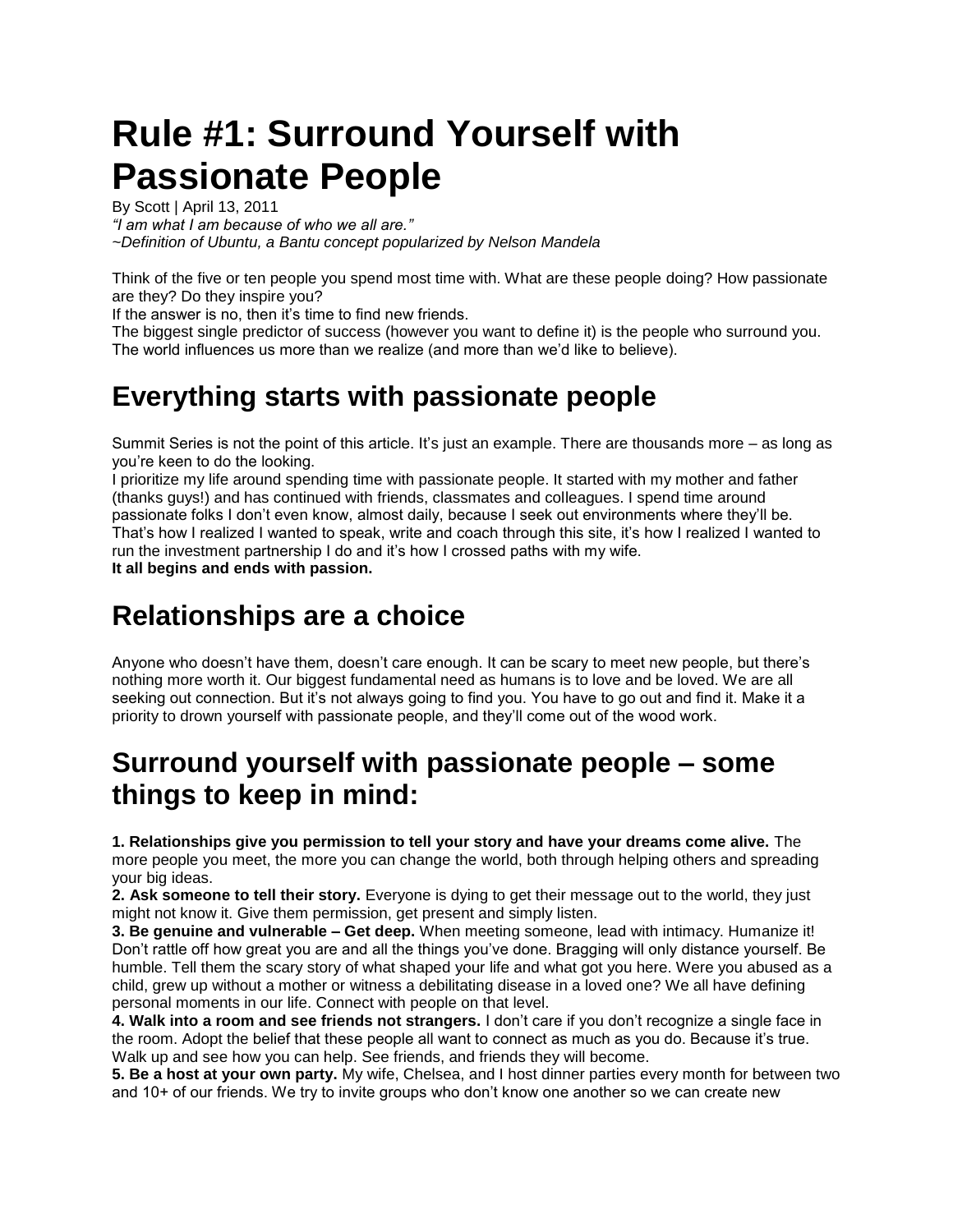connections. When you're a host you do everything you can to make them feel welcome. Do this with those close to you and those you want to be close. Make it fun and sit strangers next to each other. **6. Be a host at everyone else's party.** Being a host at your own home is a given. What about every other party you go to? The job of a host is to make others feel welcome and accommodated. Why only do this in your own home? Look at every interaction as a chance to be a host. Ask "how can I help you?" Have fun with it.

**7. Fire people who don't contribute to the dream.** Our peer group is our choice. Choose wisely. We all have people who put us down or don't believe in our ideas. They suck energy and diminish our potential. Who says you have to be around them? You don't, so stop acting like you do. Take the 80/20 Rule to your relationships. Passion is too fragile and much too valuable. Increase your odds of finding it and remove the chance of losing it.

**8. Repair bad connections.** For whatever reason there are people in our lives we cannot get away from, who seem to be out to get us. Kill them with kindness. Sack up, be the bigger person and do the following. First, feel their pain–try to empathize and somehow see their side. Second, be complementary– tell them what you respect about them. You can always find something. Relate to them. Do this often enough and most people will stop treating you like sh\*t. Often they'll actually become extremely close to you because you're the first one who helped them through their insecurity.

**9. Choose to care about someone.** The easiest way to get you to care about me is for me to care about you. The golden rule in reverse as laid out this weekend by Blake Mycoskie of Toms Shoes. Bust your ass to help those around you. Simple enough.

**10. Spend routine quality time.** Notice the life-changers you come across. It may be the shop owner down the street, your mother, long lost friend or your favorite author. Write them into your story. Set up group dinners, cook for them, plan a trip to the amusement park or rent out a paintball field (we just did this for a whopping \$45/person for four hours of unreal primal fun!).

Get lost in conversation for hours. Make these interactions a weekly routine. There's nothing more important. When you find someone new and interesting, see what you can invite them to right away that will make them feel a part of your life. They won't forget it.

**11. Find your things in town – Your 'tribe'.** Make this a priority. Some huge blowout on a boat is just one of unlimited options. There are like-minded folks like you all over your town. I don't care what you're into or where you live. This is the Internet's best use case. Search out those groups. Check Craig's List, MeetUp, coffee shop bulletin boards, Chamber of Commerce, Twitter, Facebook, LinkedIn. If you overhear someone at lunch mention something interesting, don't be afraid to ask what's up. It's worth it, for both of you.

"You are the average of the five people closest to you." ~Jim Rohn

## **Life sucks alone…**

Experiences, accomplishments and success don't mean much of anything if you're alone at home with no one to celebrate. They are also much less likely to happen. What makes going to a restaurant, bar or new place so much fun? For the most part it's the people – either the ones you know or the ones you meet. Be intentional about nurturing these relationships. Stay genuine. We all could use the extra passion. What these guys are doing with Summit Series is literally changing the world. If you don't currently have a resource full of passionate inspiring people, then create it. It starts with the people you spend most your time with, then move outwards.

Without this support you'll likely never do the ground-breaking things you're here to do. It's the biggest reason people don't leap. People around them think they're crazy and before you know it, you think you're crazy too. All of a sudden you're back to doing what everyone else is doing. The hell with them!